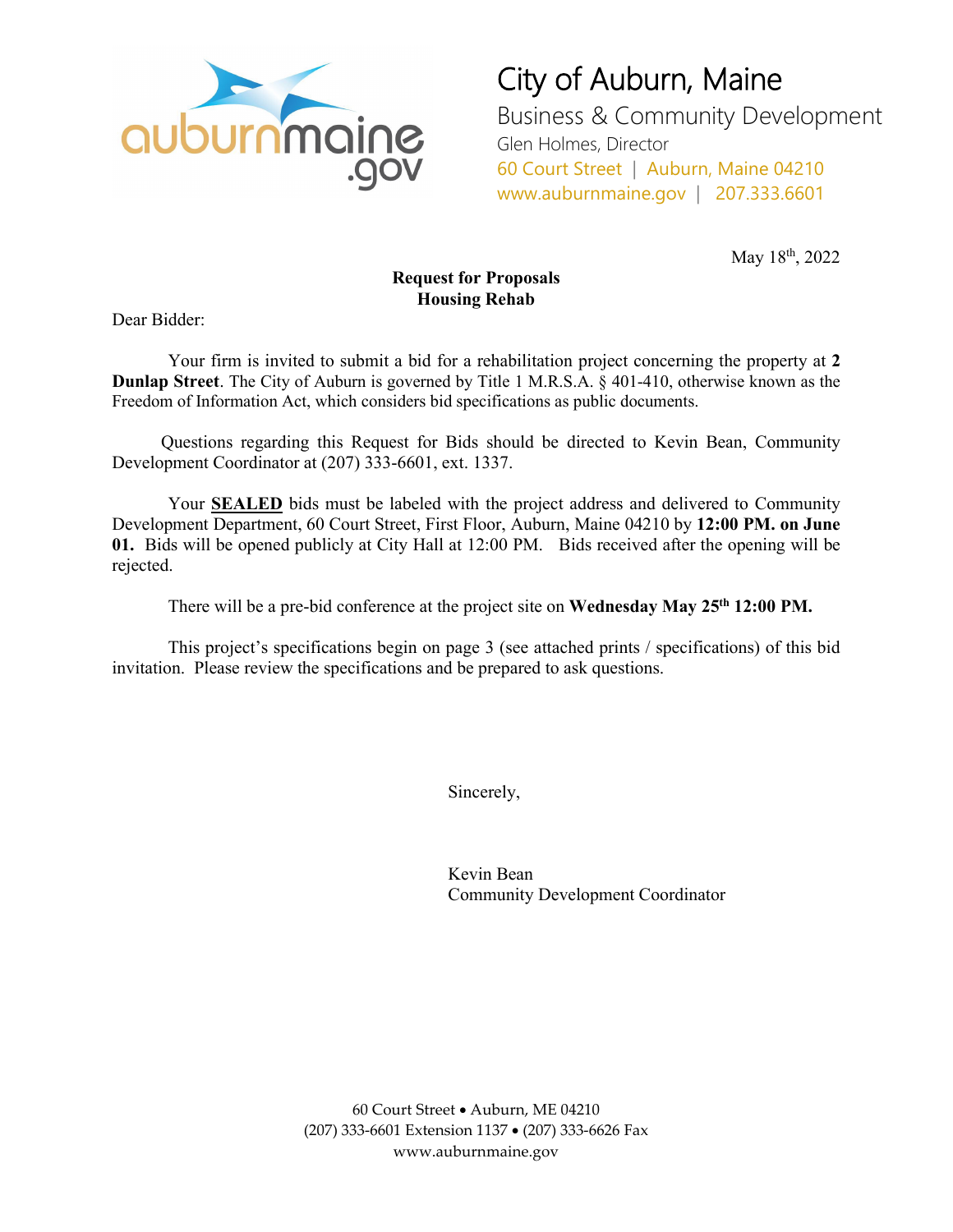### *PROJECT DESCRIPTION*

Removal of existing System and installation of a new 1500 gal. tank, including 16' x 40' disposal field, consisting of concrete chambers (20).

Site to be loamed and seeded after project completion

### *CONDITIONS AND INSTRUCTIONS TO BIDDERS*

#### 1. Submission of your bid **must** be in a **sealed** envelope marked **2 Dunlap St. Auburn**

2. Bidders **must** use the enclosed bid form. Bids must be completed in full, in ink and must be signed by firm's owner or designated official.

3. Bids may be withdrawn prior to the time set for the official opening.

4. Bids will be opened publicly. Bidders or representatives may be present at the bid opening.

5. The City of Auburn reserves the right to eliminate any task(s) from the scope of work / bid, prior to any contractual agreements as the City deems best for the interest of the owner or any budgeting constraints.

6. The City of Auburn reserves the right to waive any formality and technicality in bids, whichever is deemed best for the interest of the owner. Generally, awards will be made to the lowest responsible bidder. The owner, however, reserves the right to accept or reject any or all bids in whole or in part. In awarding a bid, the owner may consider, but is not be limited to, any of the following factors: price and completion date.

7. Contractors **must** be current on all amounts due to the City of Auburn.

8. The contractor must be current with licenses and certifications and must have valid certificates of all required insurance prior to the City entering into any contract agreement. Copies of required insurance and licenses relevant to the scope of work shall be included in the bid response package. Failure to include these documents may disqualify the proposal as incomplete.

9. Contractors are responsible to obtain any required permits and must include the cost in their bid.

10. No contract may be assigned to a subcontractor without the written consent of the owner and City Staff. Neither party shall assign or transfer its interest in the contract without the written consent of the other party.

11. The selected contractor will be required to sign a construction contract. If you have not already reviewed the City of Auburn's contract, please ask to see it prior to submitting a bid.

12. Construction must begin within 30 days of the bid award. Failure to begin construction within this time frame will void the contract and the project will be rebid.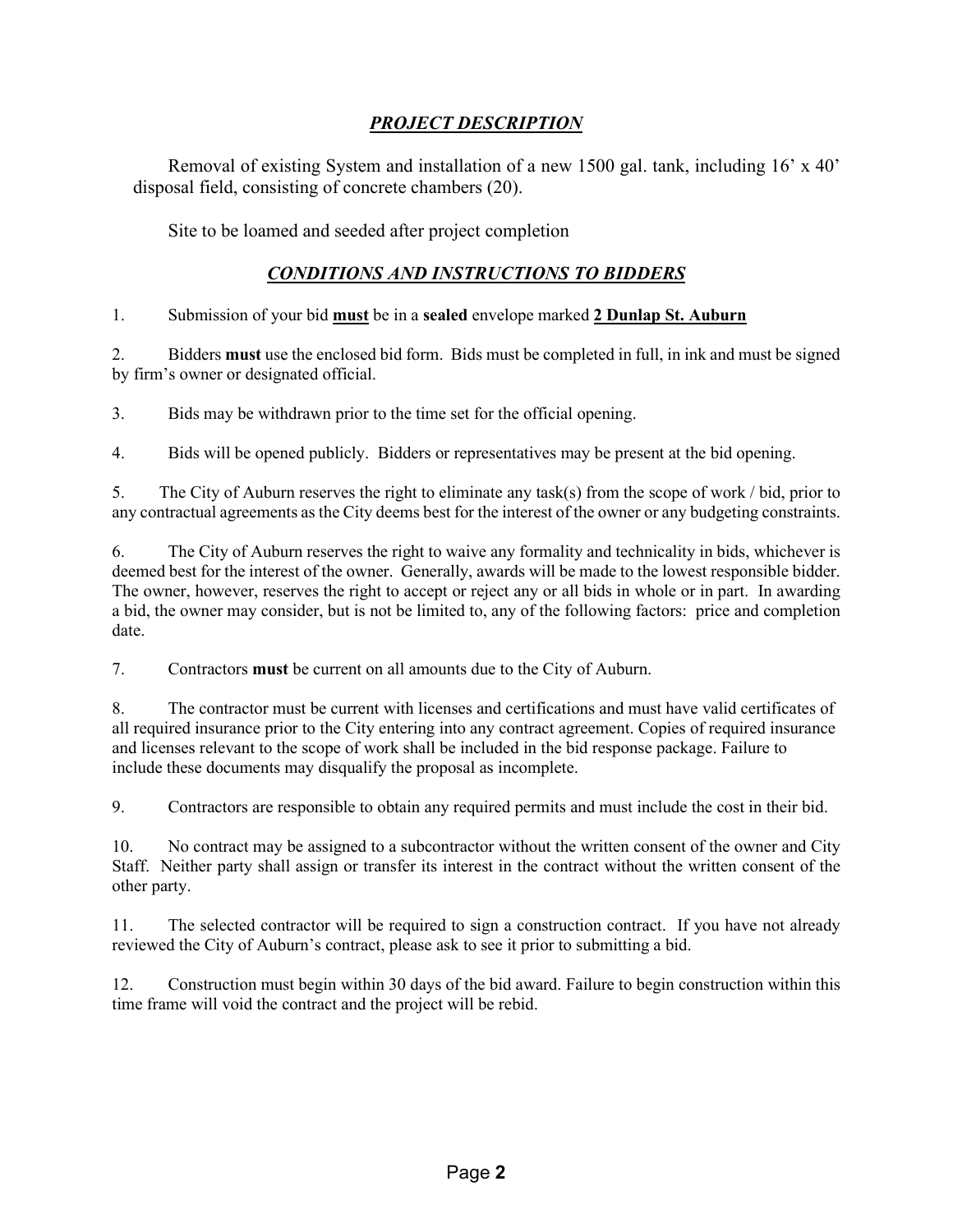

# City of Auburn, Maine

Business & Community Development Glen Holmes, Director 60 Court Street | Auburn, Maine 04210 www.auburnmaine.gov | 207.333.6601

May 18, 2022

### WORK WRITE-UP PROJECT # Dunlap St. Septic System Replace

| <b>OWNER / PROPERTY INFORMATION</b> | <b>CONTRACTOR INFORMATION</b> |
|-------------------------------------|-------------------------------|
| Cindy Dan Martin                    | Company Name                  |
| 2 Dunlap St.                        | Address                       |
| Auburn, Maine                       | Phone                         |
| $(207) - 576 - 1615$                | Signature                     |
|                                     | Title                         |
|                                     |                               |

## **BID TOTAL** (to include any and all fees such as permitting fees)  $\$\$

The contractor must inspect the property. Submission of a bid is presumptive evidence that the bidder has thoroughly examined the site and is conversant with the requirements of the local jurisdiction. Submission of a bid is presumptive evidence that the bidder fully understood the entire scope of work required and will be responsible to complete project as defined on specifications provided and explained during the pre-bid meeting for the amount submitted.

LIST ANY SUBCONTRACTORS THAT WILL BE ENLISTED TO PERFORM WORK ON THIS PROJECT. ALL LICENSES, CERTIFICATES AND COPIES OF INSURANCE MUST ALSO BE ATTACHED.

| Contractor | Phone |  |
|------------|-------|--|
| Address    |       |  |
| Contractor | Phone |  |
| Address    |       |  |
| Contractor | Phone |  |
| Address    |       |  |
| Contractor | Phone |  |
| Address    |       |  |

60 Court Street • Auburn, ME 04210 (207) 333-6601 ext. 1337 • (207) 333-6626 Fax e-mail kbean@auburnmaine.gov www.auburnmaine.gov